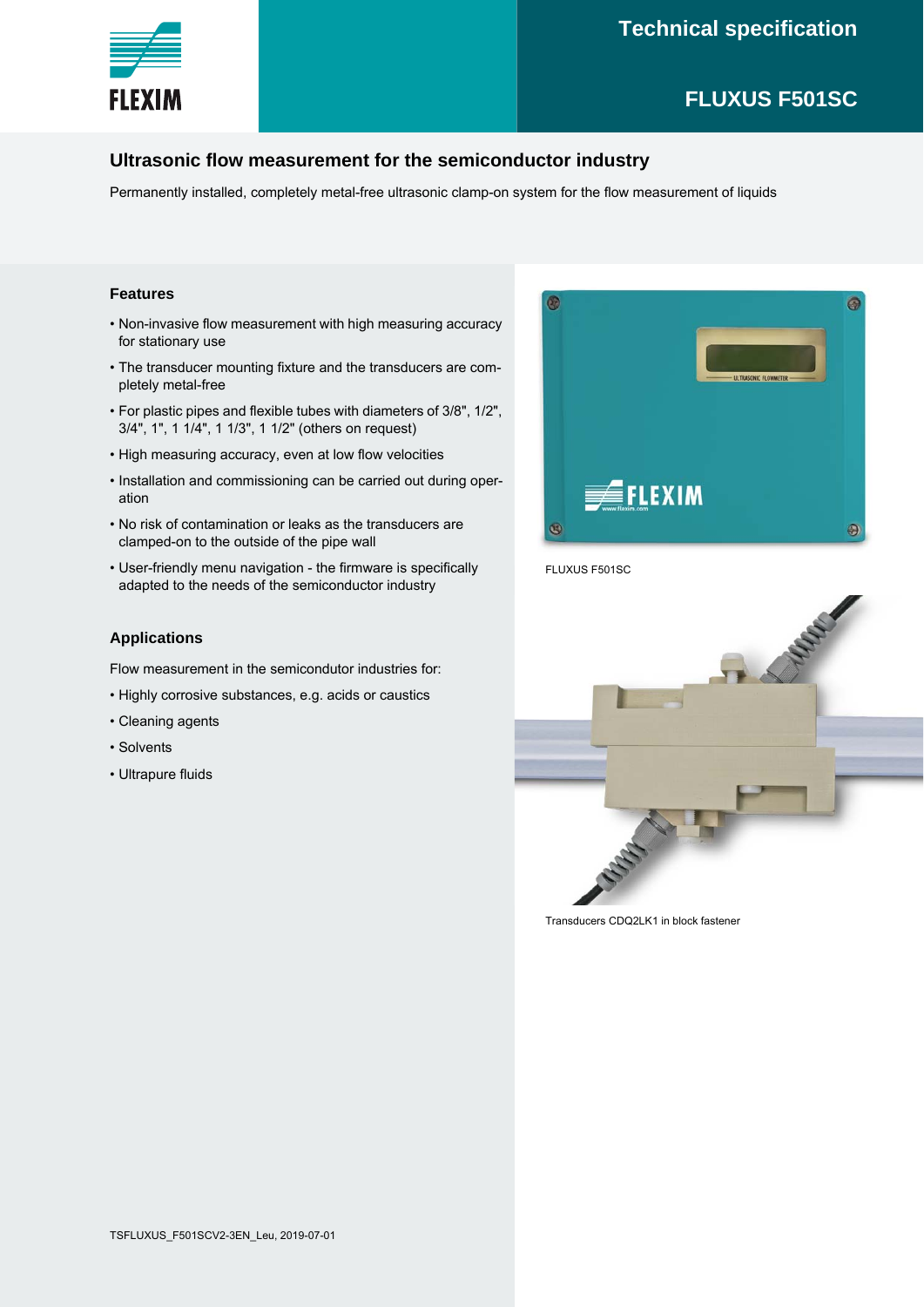# **Transmitter**

## **Technical data**

|                                                                     |    | <b>FLUXUS F501SC</b>                                                                                                    |
|---------------------------------------------------------------------|----|-------------------------------------------------------------------------------------------------------------------------|
|                                                                     |    | <b>SEFLEXIM</b>                                                                                                         |
| design                                                              |    | field device with 1 measuring channel                                                                                   |
| application                                                         |    | semiconductor applications                                                                                              |
| measurement                                                         |    |                                                                                                                         |
| measurement<br>principle                                            |    | transit time difference correlation principle                                                                           |
| flow velocity                                                       |    | m/s 0.0125                                                                                                              |
| repeatability                                                       |    | 0.25 % of reading ±0.01 m/s                                                                                             |
| fluid<br>measurement uncer-<br>tainty (volumetric<br>flow rate) $1$ |    | water and acoustically similar liquids with < 6 % gaseous or solid content by volume<br>$±1.5$ % of reading $±0.01$ m/s |
| transmitter                                                         |    |                                                                                                                         |
| power supply                                                        |    | 100230 V/5060 Hz or<br>2032 V DC or<br>$\cdot$ 1116 V DC                                                                |
| power consumption                                                   | W  | < 10                                                                                                                    |
| number of measuring<br>channels                                     |    | $\vert$ 1                                                                                                               |
| damping                                                             | s  | $0100$ (adjustable)                                                                                                     |
| measuring cycle                                                     | Hz | 10<br>$\overline{1}$                                                                                                    |
| response time<br>housing material                                   | s  | aluminum, powder coated                                                                                                 |
| degree of protection                                                |    | IP <sub>66</sub>                                                                                                        |
| dimensions                                                          | mm | see dimensional drawing                                                                                                 |
| weight                                                              | kg | 1.5                                                                                                                     |
| fixation                                                            |    | wall mounting                                                                                                           |
| ambient temperature <sup>c</sup> C                                  |    | $-10+60$                                                                                                                |
| display                                                             |    | 2 x 16 characters, dot matrix, backlight                                                                                |
| menu language                                                       |    | English, German, French, Dutch, Spanish                                                                                 |
| measuring functions<br>physical quantities                          |    | volumetric flow rate, mass flow rate, flow velocity                                                                     |
|                                                                     |    |                                                                                                                         |
|                                                                     |    |                                                                                                                         |
| totalizer                                                           |    | volume, mass                                                                                                            |
| communication interfaces<br>service interfaces                      |    | <b>RS232</b>                                                                                                            |
|                                                                     |    | • USB (with adapter)                                                                                                    |
| process interfaces                                                  |    | max. 1 option:                                                                                                          |
|                                                                     |    | • RS485 (sender)                                                                                                        |
|                                                                     |    | Modbus RTU, sender (switchable)                                                                                         |
|                                                                     |    | BACnet MS/TP, sender (switchable)                                                                                       |
|                                                                     |    | M-Bus                                                                                                                   |
| laccessories                                                        |    |                                                                                                                         |
| serial data kit                                                     |    |                                                                                                                         |
| cable                                                               |    | <b>RS232</b>                                                                                                            |
| adapter                                                             |    | <b>RS232 - USB</b>                                                                                                      |
| software                                                            |    | FluxDiagReader: download of measured values and parameters, graphical presentation                                      |
| data logger                                                         |    | FluxDiag (optional): download of measurement data, graphical presentation, report generation                            |
| loggable values                                                     |    | all physical quantities and totalized values                                                                            |
| capacity                                                            |    | > 100 000 measured values                                                                                               |
| outputs                                                             |    |                                                                                                                         |
|                                                                     |    | The outputs are galvanically isolated from the transmitter.                                                             |
| • current output                                                    |    |                                                                                                                         |
| number                                                              | mA | 0/420                                                                                                                   |
| range<br>accuracy                                                   |    | 0.1 % of reading $±15 \mu A$                                                                                            |
| active output                                                       |    | $R_{ext}$ < 500 $\Omega$                                                                                                |
| • binary output                                                     |    |                                                                                                                         |
| number                                                              |    | $\overline{2}$                                                                                                          |
| optorelay                                                           |    | 28 V/100 mA                                                                                                             |
| binary output as alarm output                                       |    |                                                                                                                         |
| • functions<br>binary output as pulse output                        |    | limit, change of flow direction or error                                                                                |
| • functions                                                         |    | mainly for totalizing                                                                                                   |
| pulse value<br>pulse width                                          | ms | units 0.011000<br>801000                                                                                                |

 $\frac{1}{1}$  for reference conditions and v > 0.25 m/s, with sensor module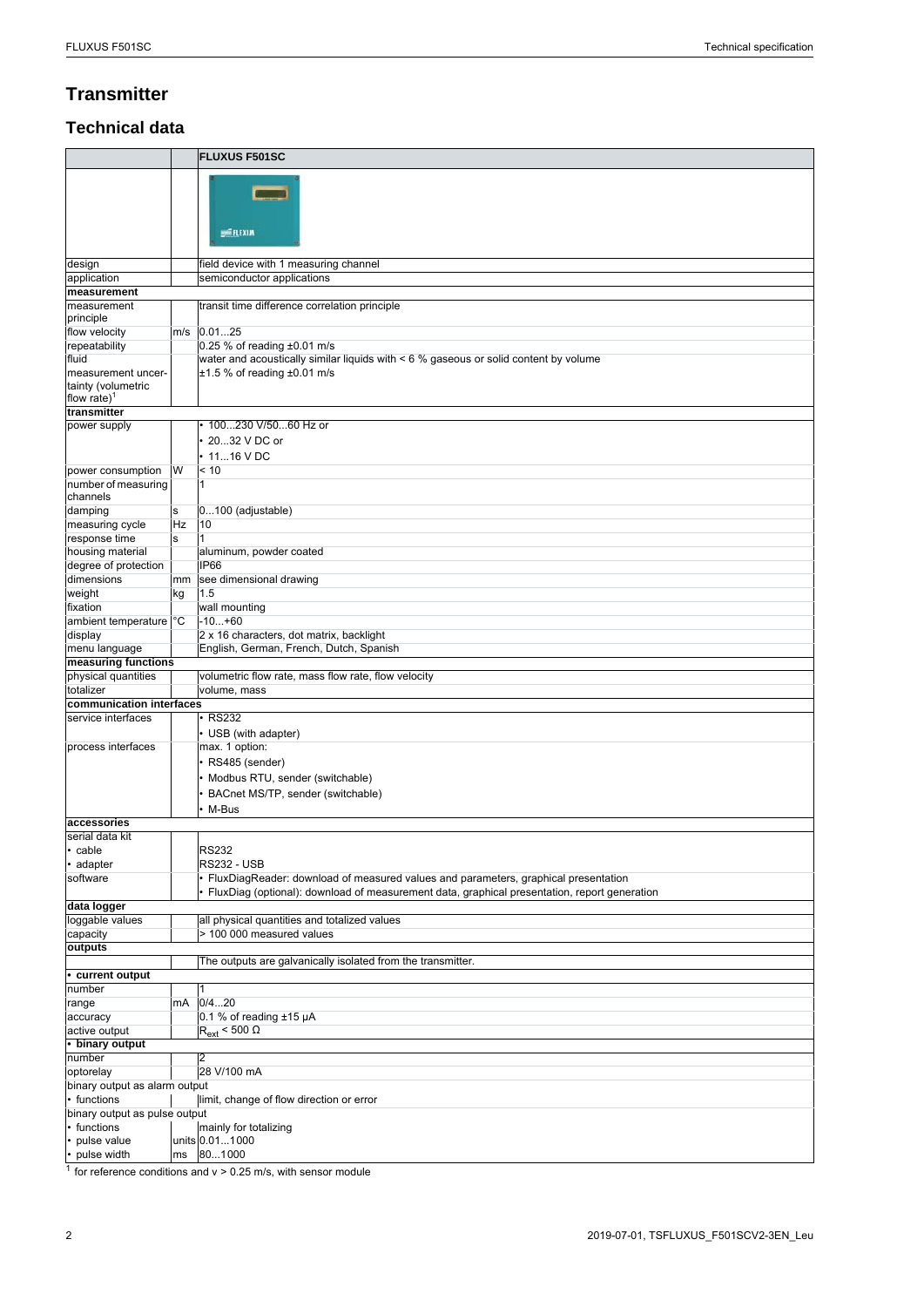### **Dimensions**

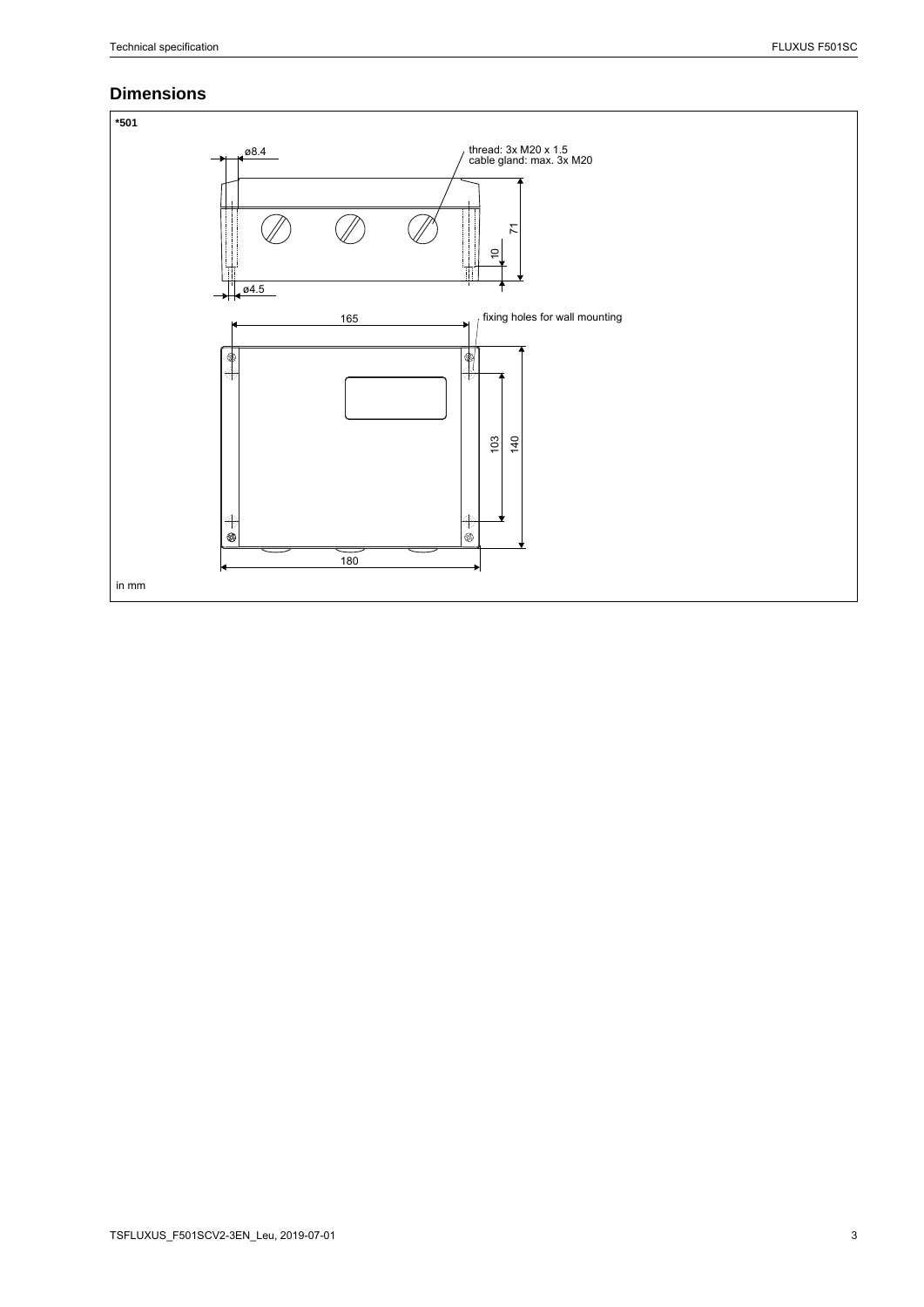# **Terminal assignment**

| $*501$                       |                                                                                                                             |                 |                          |                              |  |
|------------------------------|-----------------------------------------------------------------------------------------------------------------------------|-----------------|--------------------------|------------------------------|--|
|                              | sensor module<br>$\bullet$<br>۰<br>$\bullet$<br>⊚<br><b>RS232</b><br>- RESTART-<br>$\overline{C}$<br><b>BRK</b><br>$-INT -$ |                 | ENTER                    |                              |  |
|                              | KL <sub>1</sub><br>KL <sub>2</sub>                                                                                          | 뿐               | E<br>KL3                 |                              |  |
| power supply <sup>1</sup>    |                                                                                                                             |                 |                          |                              |  |
| terminal<br>PE               | connection (AC)<br>earth                                                                                                    |                 | connection (DC)<br>earth |                              |  |
| $N(-)$                       | neutral                                                                                                                     |                 |                          |                              |  |
| $L(+)$                       | phase                                                                                                                       |                 |                          |                              |  |
|                              |                                                                                                                             |                 | $+$                      |                              |  |
| transducers<br>terminal      | connection                                                                                                                  |                 | transducer               |                              |  |
| AV                           | signal                                                                                                                      |                 |                          |                              |  |
| AVS                          | internal shield                                                                                                             |                 |                          |                              |  |
| <b>ARS</b>                   |                                                                                                                             | internal shield |                          |                              |  |
| <b>AR</b>                    |                                                                                                                             |                 |                          |                              |  |
|                              |                                                                                                                             | signal          |                          |                              |  |
| cable gland                  |                                                                                                                             | external shield |                          | ተ≾                           |  |
| outputs <sup>1</sup>         |                                                                                                                             |                 |                          |                              |  |
| terminal                     | connection                                                                                                                  | terminal        | connection               | communication<br>interface   |  |
| $1(-), 2(+)$                 | binary output B1                                                                                                            | $8(+)$          | signal +                 | $\cdot$ RS485                |  |
|                              |                                                                                                                             |                 |                          |                              |  |
|                              |                                                                                                                             |                 |                          | Modbus RTU                   |  |
| $3(-), 4(+)$<br>$5(-), 6(+)$ | binary output B2<br>current output I1                                                                                       | $7(-)$<br>9     | signal -<br>shield       | <b>BACnet MS/TP</b><br>M-Bus |  |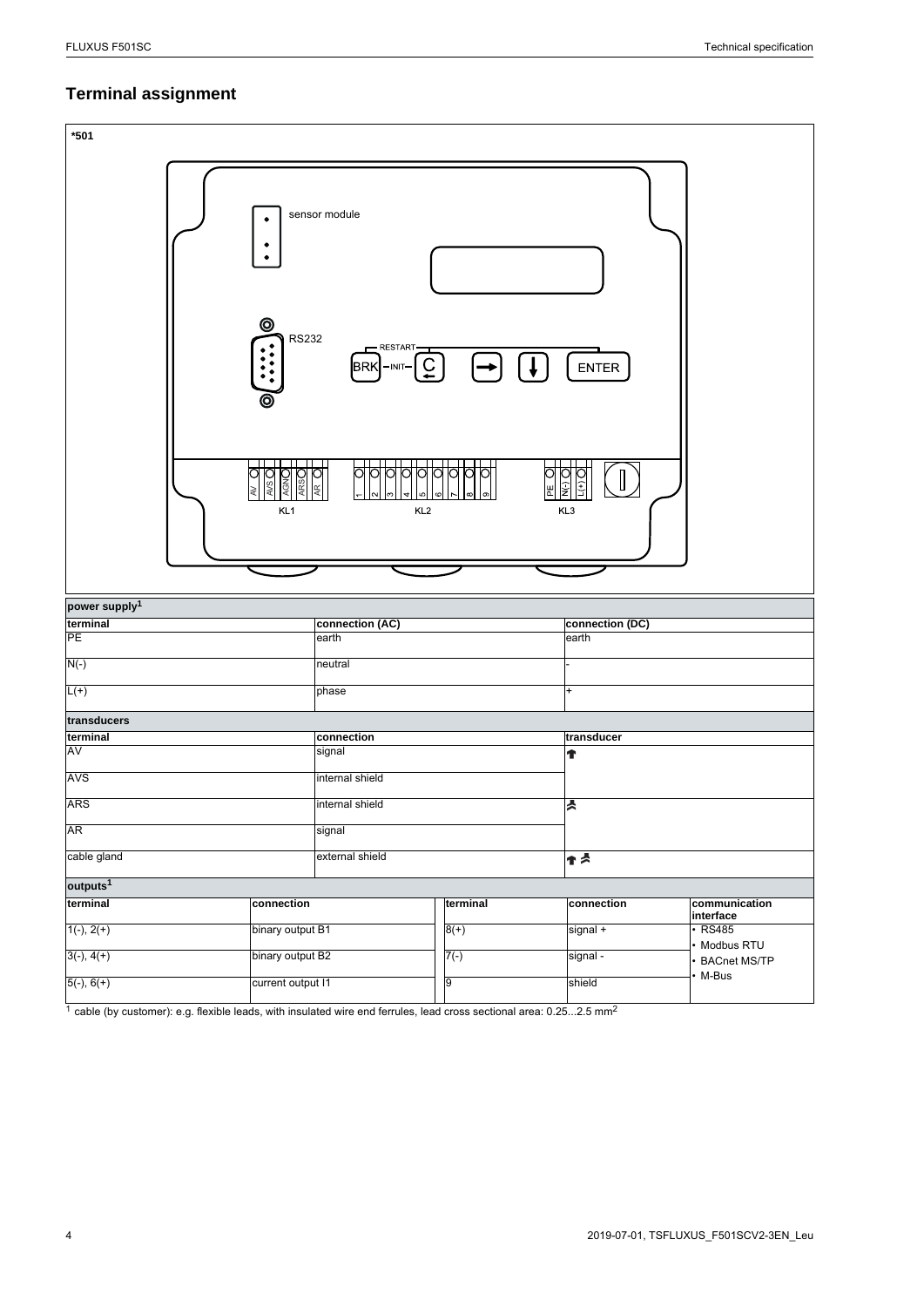# **Transducers**

#### **Technical data**

| technical type           |                | CDQ2LK1                |  |  |  |
|--------------------------|----------------|------------------------|--|--|--|
| transducer frequency MHz |                | $\Delta$               |  |  |  |
| inner pipe diameter d    |                |                        |  |  |  |
| min. extended            | mm             | l8                     |  |  |  |
| min. recommended         | mm             | 12                     |  |  |  |
| max. recommended         | mm             | 51                     |  |  |  |
| pipe wall thickness      |                |                        |  |  |  |
| min.                     | mm             | 0.6                    |  |  |  |
| material                 |                | PEEK                   |  |  |  |
| degree of protection     |                | <b>IP67</b>            |  |  |  |
| transducer cable         |                |                        |  |  |  |
| type                     |                | 2549                   |  |  |  |
| length                   | m              | 10                     |  |  |  |
| dimensions               |                |                        |  |  |  |
| length I                 | mm             | 40                     |  |  |  |
| width b                  | mm             | 18                     |  |  |  |
| height h                 | mm             | 26.5                   |  |  |  |
|                          |                | .<br>UMR<br>ę<br>oimm- |  |  |  |
| pipe surface temperature |                |                        |  |  |  |
| min.                     | ℃              | $-20$                  |  |  |  |
| max.                     | $\overline{C}$ | $+100$                 |  |  |  |
| ambient temperature      |                |                        |  |  |  |
| min.                     | °C             | $-20$                  |  |  |  |
| max.                     | $^{\circ}C$    | $+100$                 |  |  |  |

## **Transducer mounting fixture**



# **Coupling materials for transducers**

| type                  | ambient temperature |
|-----------------------|---------------------|
|                       | °∩                  |
| coupling foil type VT | -10+200             |
|                       |                     |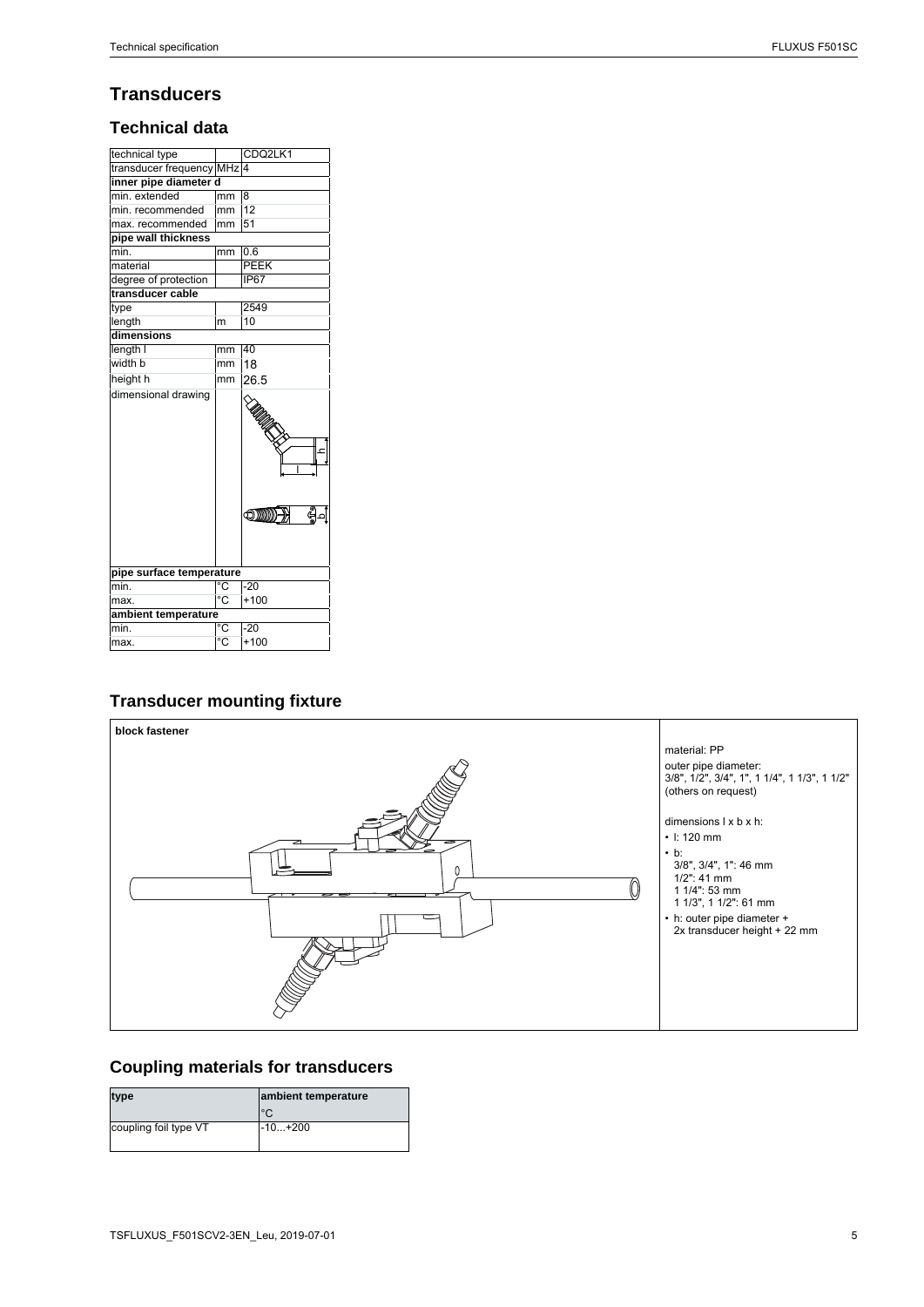## **Connection systems**



#### **Cable**

| transmitter                 |          |             |
|-----------------------------|----------|-------------|
| x - transducer cable length |          |             |
| Cable                       |          |             |
| transducer cable            |          |             |
| type                        |          | 2549        |
| weight                      | kg/<br>m | 0.065       |
| ambient temperature         | °C       | $-100+200$  |
| cable jacket                |          |             |
| material                    |          | <b>PTFE</b> |
| outer diameter              | mm       | 5.3         |
| thickness                   | mm       | 0.5         |
| colour                      |          | black       |
| shield                      |          | X           |